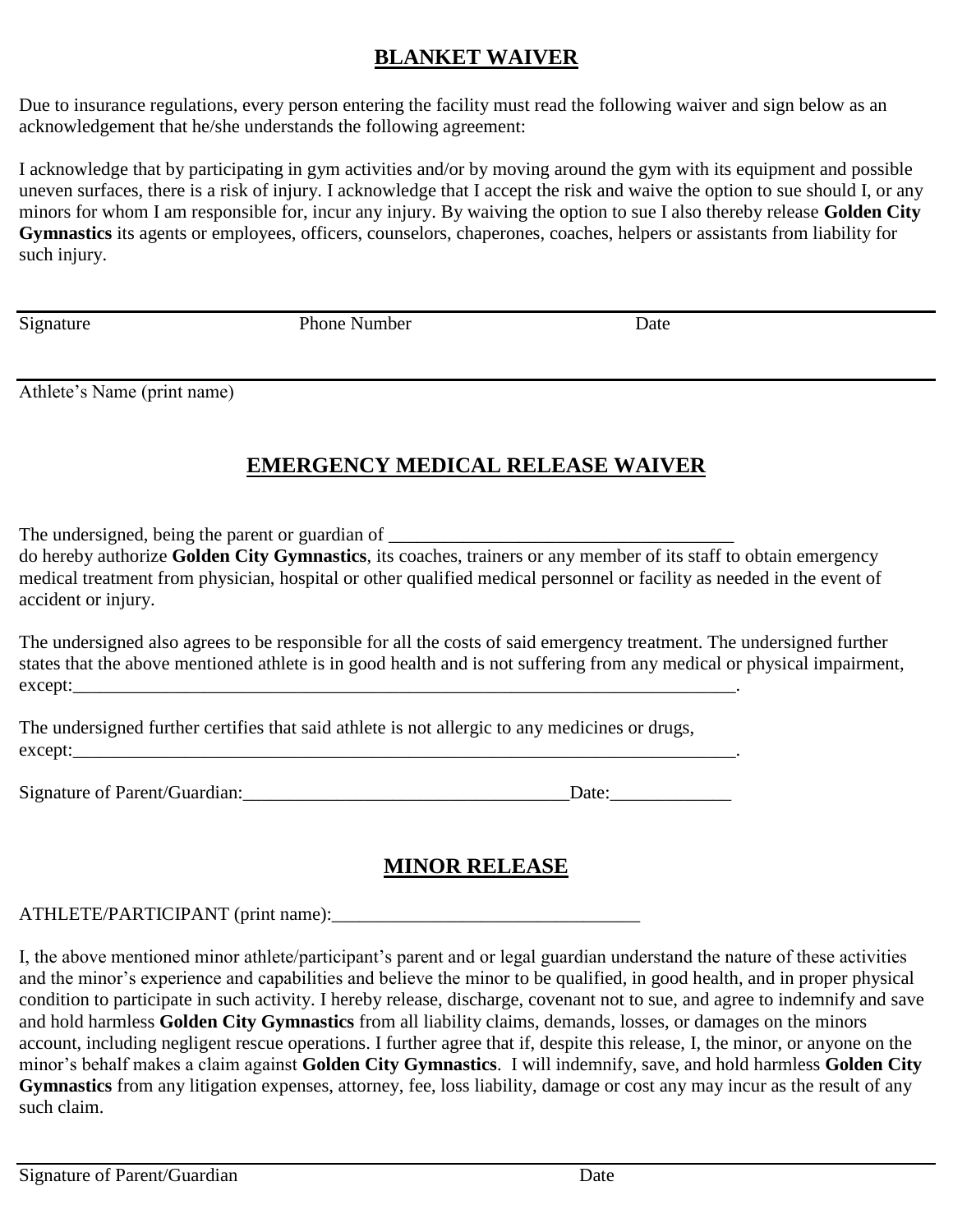## **CONSENT TO PHOTOGRAPH AND PUBLISH**

I understand that in the normal course of business, my child\_\_\_\_\_\_\_\_\_\_\_\_\_\_\_\_\_\_\_\_\_\_\_\_\_\_\_\_\_\_ may be photographed during practice or competition events. I hereby allow **Golden City Gymnastics** to publish and/or use pictures of my child for the purposes of advertising, marketing, or other media publications related to the normal course of business. I also understand that all photographs, and rights to their use, remain the property of **Golden City Gymnastics** and such pictures will not be returned or given to me, regardless of whether this consent is withdrawn at any time. I hereby release **Golden City Gymnastics** from an and all liability related to the publications in any such media source accept for liabilities arising from willful and wanton misconduct on the part of Golden City Gymnastics, LLC members or agents. I understand I may withdraw this release at any time, with notice to **Golden City Gymnastics** in writing.

| Signature of Parent/Guardian                       | Date                                                                                                                       |
|----------------------------------------------------|----------------------------------------------------------------------------------------------------------------------------|
|                                                    |                                                                                                                            |
|                                                    | <b>For Office Use Only</b>                                                                                                 |
| Registration Fee Non-Refundable: (check one)       | _____Single 1/2 Day (\$25) __________Family 1/2 Day (\$35) __________Single Full Day (\$35) ________Family Full Day (\$45) |
| Camp Fees 1/2 Day Paid: (check one)                |                                                                                                                            |
|                                                    | _____ All 5 Days (\$140)   ______4 Days (\$120)   ______ 3 Days (\$95)   ______ 2 Days (\$70)   ______ 1 Day (\$45)        |
| Camp Fees Full Day Paid: (check one)               | ______ All 5 Days (\$195)   ______4 Days (\$170)   ______ 3 Days (\$135)   ______ 2 Days (\$100)   ______ 1 Day (\$65)     |
| <b>Reg. Fee Amount:</b><br><b>Camp Fee Amount:</b> |                                                                                                                            |
| <b>Sibling Discount:</b><br><b>Total Paid:</b>     | (\$10 off for siblings that register for all 5 days of camp only)                                                          |
| Date Paid:                                         | Method of Payment: __________<br>Receipt/Check/                                                                            |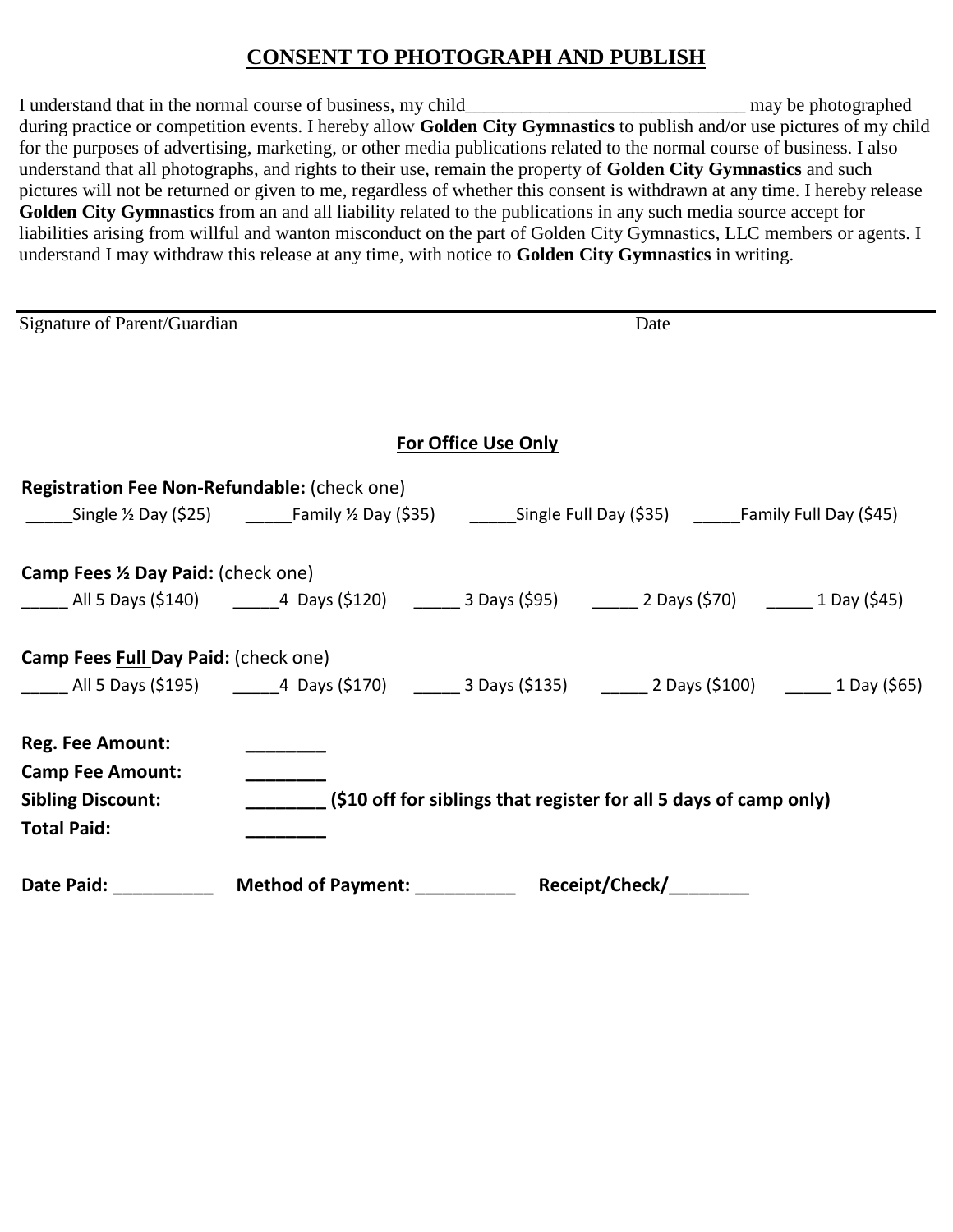#### **Please check all weeks that you are registering for:**

#### **\_\_\_\_\_Week 1 (May 31 ~ June 3)**

Please check the type of camp you would like to register for: \_\_\_\_\_½ Day Camp **OR** \_\_\_\_\_Full Day Camp Please circle how many days you would like to register for:  $1$   $2$   $3$   $4$ *If less than 4 please circle days attending* Tuesday Wednesday Thursday Friday

### **\_\_\_\_\_Week 2 (June 6 ~ June 10)**

| Please check the type of camp you would like to register for: |        |         | $\frac{1}{2}$ Day Camp <b>OR</b> |          | Full Day Camp |
|---------------------------------------------------------------|--------|---------|----------------------------------|----------|---------------|
| Please circle how many days you would like to register for:   |        |         |                                  |          | 5 (Full Week) |
| If less than 5 please circle days attending:                  | Mondav | Tuesdav | Wednesdav                        | Thursdav | Fridav        |

#### **\_\_\_\_\_Week 3 (June 13 ~ June 17)**

| Please check the type of camp you would like to register for: |        |         | $\frac{1}{2}$ Day Camp <b>OR</b> |          | <b>Full Day Camp</b> |
|---------------------------------------------------------------|--------|---------|----------------------------------|----------|----------------------|
| Please circle how many days you would like to register for:   |        |         |                                  |          | 5 (Full Week)        |
| If less than 5 please circle days attending:                  | Mondav | Tuesday | Wednesday                        | Thursdav | Fridav               |

#### **\_\_\_\_\_Week 4 (June 20 ~ June 24)**

| Please check the type of camp you would like to register for: |        |         | $\frac{1}{2}$ Day Camp <b>OR</b> |          | Full Day Camp |
|---------------------------------------------------------------|--------|---------|----------------------------------|----------|---------------|
| Please circle how many days you would like to register for:   |        |         |                                  |          | 5 (Full Week) |
| If less than 5 please circle days attending:                  | Monday | Tuesdav | Wednesday                        | Thursdav | Fridav        |

#### **\_\_\_\_\_Week 5 (June 27 ~ July 1)**

| Please check the type of camp you would like to register for: |        |         | $\frac{1}{2}$ Day Camp OR |          | Full Day Camp |
|---------------------------------------------------------------|--------|---------|---------------------------|----------|---------------|
| Please circle how many days you would like to register for:   |        |         |                           |          | 5 (Full Week) |
| If less than 5 please circle days attending:                  | Mondav | Tuesdav | Wednesday                 | Thursdav | Fridav        |

#### **\_\_\_\_\_Week 6 (July 11 ~ July 15)**

| Please check the type of camp you would like to register for: |        |         | $\frac{1}{2}$ Day Camp <b>OR</b> |          | Full Day Camp |
|---------------------------------------------------------------|--------|---------|----------------------------------|----------|---------------|
| Please circle how many days you would like to register for:   |        |         |                                  |          | 5 (Full Week) |
| If less than 5 please circle days attending:                  | Monday | Tuesdav | Wednesday                        | Thursdav | Fridav        |

#### **\_\_\_\_\_Week 7 (July 18 ~ July 22)**

| Please check the type of camp you would like to register for: |        |         | $\frac{1}{2}$ Day Camp <b>OR</b> |          | Full Day Camp |
|---------------------------------------------------------------|--------|---------|----------------------------------|----------|---------------|
| Please circle how many days you would like to register for:   |        |         |                                  |          | 5 (Full Week) |
| If less than 5 please circle days attending:                  | Monday | Tuesdav | Wednesday                        | Thursdav | Fridav        |

### **\_\_\_\_\_Week 8 (July 25 ~ July 29)**

| Please check the type of camp you would like to register for: |        |         | $\frac{1}{2}$ Day Camp <b>OR</b> |          | Full Day Camp |
|---------------------------------------------------------------|--------|---------|----------------------------------|----------|---------------|
| Please circle how many days you would like to register for:   |        |         |                                  |          | 5 (Full Week) |
| If less than 5 please circle days attending:                  | Mondav | Tuesdav | Wednesday                        | Thursdav | Fridav        |

#### **\_\_\_\_\_Week 9 (Aug 1 ~ Aug 5)**

| Please check the type of camp you would like to register for: |        |         | $\frac{1}{2}$ Day Camp <b>OR</b> |          | <b>Full Day Camp</b> |
|---------------------------------------------------------------|--------|---------|----------------------------------|----------|----------------------|
| Please circle how many days you would like to register for:   |        |         |                                  |          | 5 (Full Week)        |
| If less than 5 please circle days attending:                  | Monday | Tuesdav | Wednesday                        | Thursdav | Fridav               |